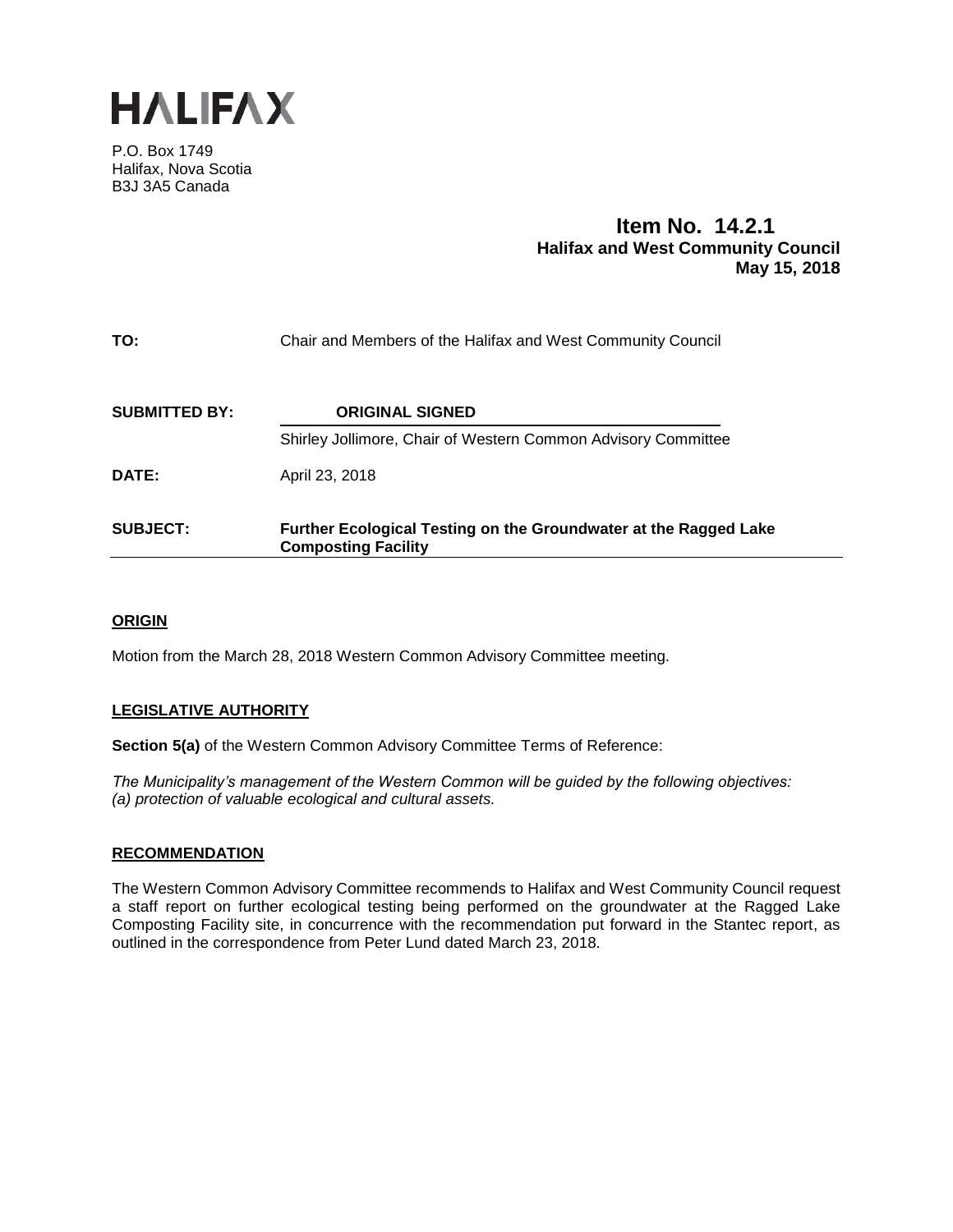#### **BACKGROUND**

The Western Common Advisory Committee received correspondence from resident, Peter Lund dated March 23, 2018 regarding a review of groundwater and surface water quality near the Ragged Lake Composting Facility at their March 28, 2018 meeting.

#### **DISCUSSION**

The Committee discussed the details of the May 23, 2018 correspondence and Peter Lund's concern that there appeared to be gaps in the groundwater and surface water quality testing data regarding the potential impacts of leachate. As explained in Peter Lund's correspondence, that while there does not appear to be adverse effects to date, there is a potential that future adverse effects may arise. Pursuant to such, the resident concurred with the recommendation in the Stantec report that further testing be conducted at the Ragged Lake Composting Facility site. The Committee agreed that further ecological testing on the groundwater at the Ragged Lake Composting Facility site should be performed.

#### **FINANCIAL IMPLICATIONS**

The financial implications will need to be identified by staff in a future report.

#### **RISK CONSIDERATION**

Risk considerations will need to be identified by staff in a future report.

#### **COMMUNITY ENGAGEMENT**

The Western Common Advisory Committee is an advisory committee to the Halifax and West Community Council and is comprised of six members of the public and one appointed member of Halifax and West Common Council. The meetings are open to the public and the agendas and minutes are posted online in advance of the meeting.

#### **ENVIRONMENTAL IMPLICATIONS**

The environmental implications will need to be identified by staff in a future report.

#### **ALTERNATIVES**

The committee did not provide alternatives.

#### **ATTACHMENTS**

1. Correspondence from Peter Lund dated March 23, 2018

A copy of this report can be obtained online at http://www.halifax.ca/council/agendasc/cagenda.php then choose the appropriate meeting date, or by contacting the Office of the Municipal Clerk at 902.490.4210, or Fax 902.490.4208.

Report Prepared by: Krista Vining, Legislative Assistant, Office of the Municipal Clerk, 902-490-6519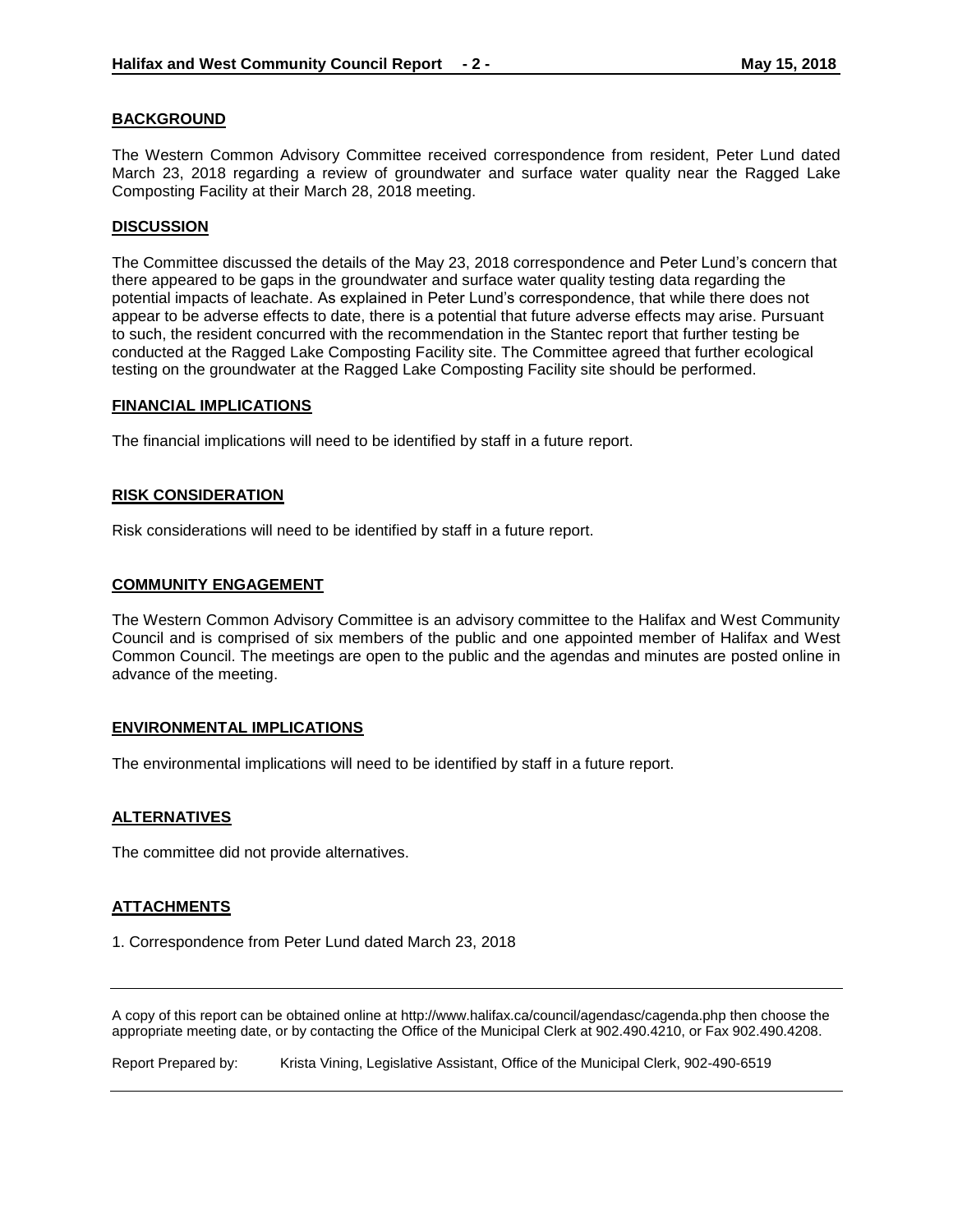# Peter Lund, P.Geo

Dartmouth, NS

March 23, 2018

Mayor and Halifax Regional Council 1841 Argyle Street Halifax, NS B3] 3A5

Attention: Clerk's Office

## Re: Ragged Lake Composting Facility: Review of Groundwater and Surface Water Quality

Dear Mayor and Councillors,

<sup>I</sup> have reviewed available groundwater and surface water analytical results contained in several summary reports for the purpose of determining whether the groundwater and/or surface water have been impacted over the years the aerobic composting facility has operated, currently by AIM Environmental Group, at 61 Evergreen Place in Goodwood.

I have concluded that both groundwater and surface water exhibit evidence of impacts from the operations. That is not say that there are real adverse effects to the receiving environment, however, the potential is there. The groundwater beneath the building on-site at MW-2 (as shown on Figure 1 attached) has elevated temperature, conductivity (1,100-2,900 uS/cm). Chemical<br>Oxygen Demand (COD with values reported in the range of 80-190mg/L), Dissolved Organic Carbon (DOC) with values reported in the range of 34-64 mg/L, Total Dissolved Solids (TDS) with values of<br>542-1,100mg/L reported, along with elevated chloride (280-690mg/L) and iron 69-4,300ug/L. The background monitoring well MW-1 reports much lower values for these parameters (Conductivity 290-310uS/cm, COD <5-28mg/L, TDS 160-183mg/L, chloride 5-8mg/L and iron <50ug/L). The downgradient monitoring well MW-9 also repo 59-210mg/L, DOC 32-64mg/L, TDS 767-1,160mg/L and iron 340-27,000ug/L. These results indicate biological activity in groundwater beneath the floor of the facility, likely attributable to leachate leakage.

The one surface water sample location SW-8 located downgradient of MW-9 and the facility<br>reported surface water guideline exceedences of iron with values of 310-661 ug/L reported in the<br>Stantech report. Unfortunately, one and poor quality reproduction). Based on reported elevated iron in the surface water, it is likely the other parameters are also elevated.

Deficiencies in the annual monitoring program include:

- (1) There is no upstream surface water sample. There is <sup>a</sup> ditch sample location (SW-3J which exhibits elevated parameters. There should be <sup>a</sup> sample location along the stream upgradient of the subject property, although from the description provided in Comment (6) below, this may not be easily achievable.
- (2) The surface water samples were collected twice yearly in June and December. This is not typical of when samples should be collected to provide meaningful results, Typically,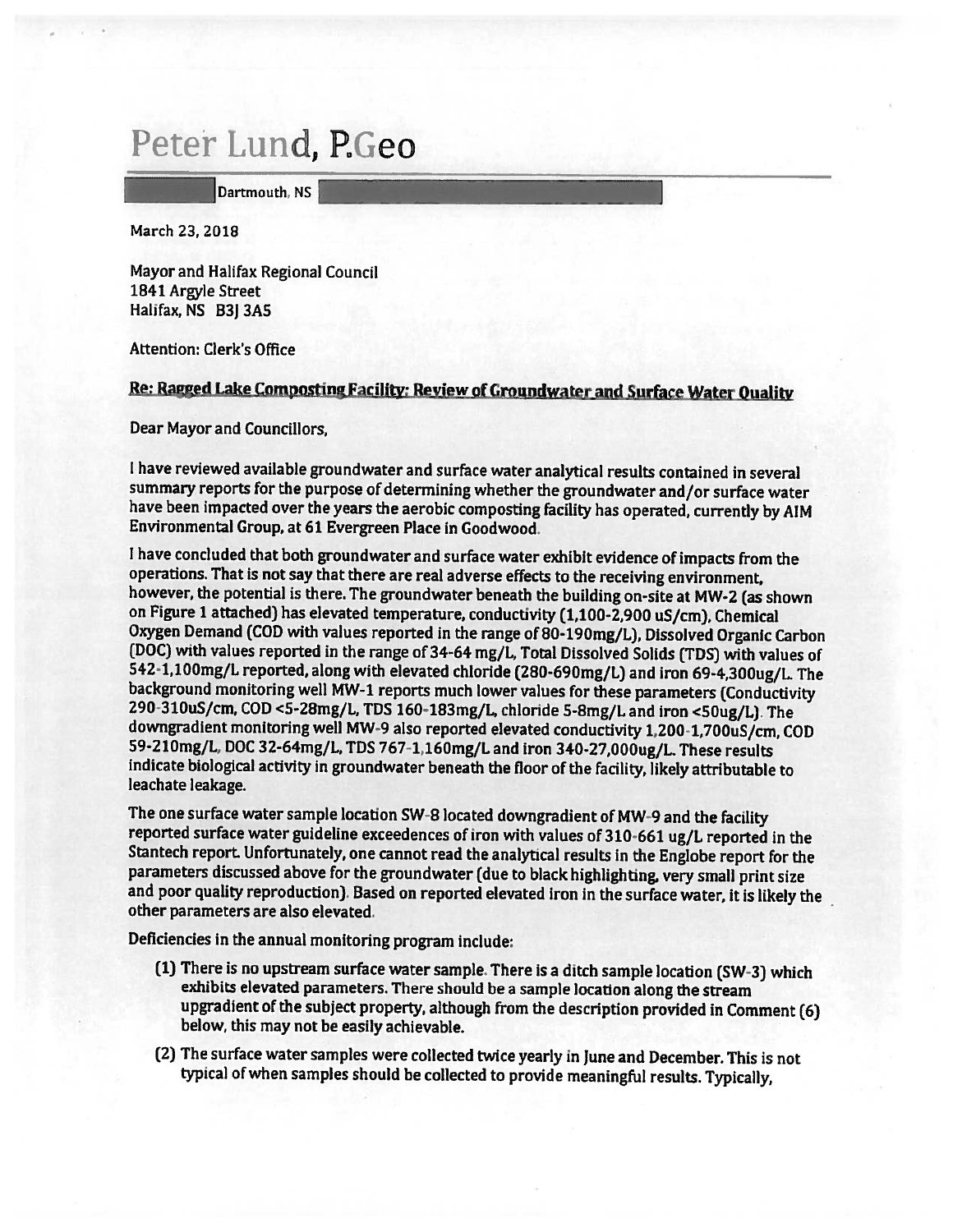surface water samples are taken after snowmelt in the spring (April), again during low flow late summer (August) after a rainfall event and after a high rainfall event in the fall (November). There is no mention of the setting where the samples were taken, nor mention of weather conditions at the time of sampling.

- (3) There are relevant indicator parameters not measured, eg. Biological Oxygen Demand (DOD) and Dissolved Oxygen. It is obvious, from the other parameters for which there are elevated results, that there is biological activity in the groundwater from leachate escaping beneath the facility floor that could release toxins and consume oxygen required to sustain life in the receiving downstream environment,
- (4) The reports do not describe depths to groundwater, nor groundwater flow direction. <sup>I</sup> determined from one set of groundwater elevation data provided in one of the reports that groundwater flows north-northwesterly toward the unnamed stream illustrated in Figure <sup>1</sup> (attached). This figure was the only one available in the reports I reviewed. There is no mention of calculated groundwater flow velocities, bedrock geology and overburden type and thickness. From available mapping and embankment exposures along Evergreen Place, the bedrock is granite and the overburden is granular silty sand (highly permeable) likely thinly overlying the bedrock.
- (5) It is noted that the highly used public trail that has been in existence for decades, commonly referred to as the 'Old Pipeline Road", is not shown on the figures in the report, so <sup>I</sup> plotted its approximate location on the attached Figure <sup>1</sup> along with culverts beneath the access road to the subject facility. Of noteworthy mention is that the "proposed trail" shown on Map 3 of the March 6, 2018 HRM staff report corresponds to this existing well used "Old Pipeline Road".
- (6) There is no physical description of the receiving stream, eg. width, depth, flow and direction it flows. As <sup>a</sup> result, I visited the stream on March 20, 2018 as it flows beneath the Old Pipeline Road and found it to be continuously flowing. Attached is <sup>a</sup> photo <sup>I</sup> took of the north flowing stream. Based on topographic maps and real time Google aerial views, this stream appears to originate from <sup>a</sup> small wetland (should be verified in the field) situated at the dead end of Evergreen Place road (as illustrated on Map 3 of the HRM staff repor<sup>t</sup> to Regional Council dated March 6, 2018). From there the stream flows north-northeastward as shown on the attached Figure 1 and Map 3 in the staff report, then northward beneath the Old Pipeline Road (corresponding to surface water sample location SW8 I think) and from there through <sup>a</sup> moderate sized natural bog type wetland (as shown on Map 3 ofstaff report). From there the stream picks up outflow from Ragged Lake, then flows northwesterly to Blueberry Lake which outlets to the south into <sup>a</sup> stream that flows to Big Indian Lake, which <sup>I</sup> understand comprises the upper reaches of the Prospect River system.
- (7) Of note is that the real-time Google aerial view shows the storrnwater pond at the north perimeter of the subject composting facility containing visible iron-laiden silty water. Based on topographic mapping, the subject facility is situated in the headwaters of the aforementioned stream. As <sup>a</sup> result, shallow groundwater discharge to the stream from beneath the subject facility would be most impacted after <sup>a</sup> rainfall in late summer months. As mentioned earlier in this letter, no surface water samples were collected for analyses in late summer. Also of note is that there is no monitoring well positioned between the subject facility and the stream where 1 have GW flow arrows shown on the attached figure.

The on-site drinking water well exhibits elevated uranium which is common in the region due to uranium inherent in the granitic bedrock The well does not appear to be impacted by the on-site composting operations, however, that is not to say it will not become impacted in the future.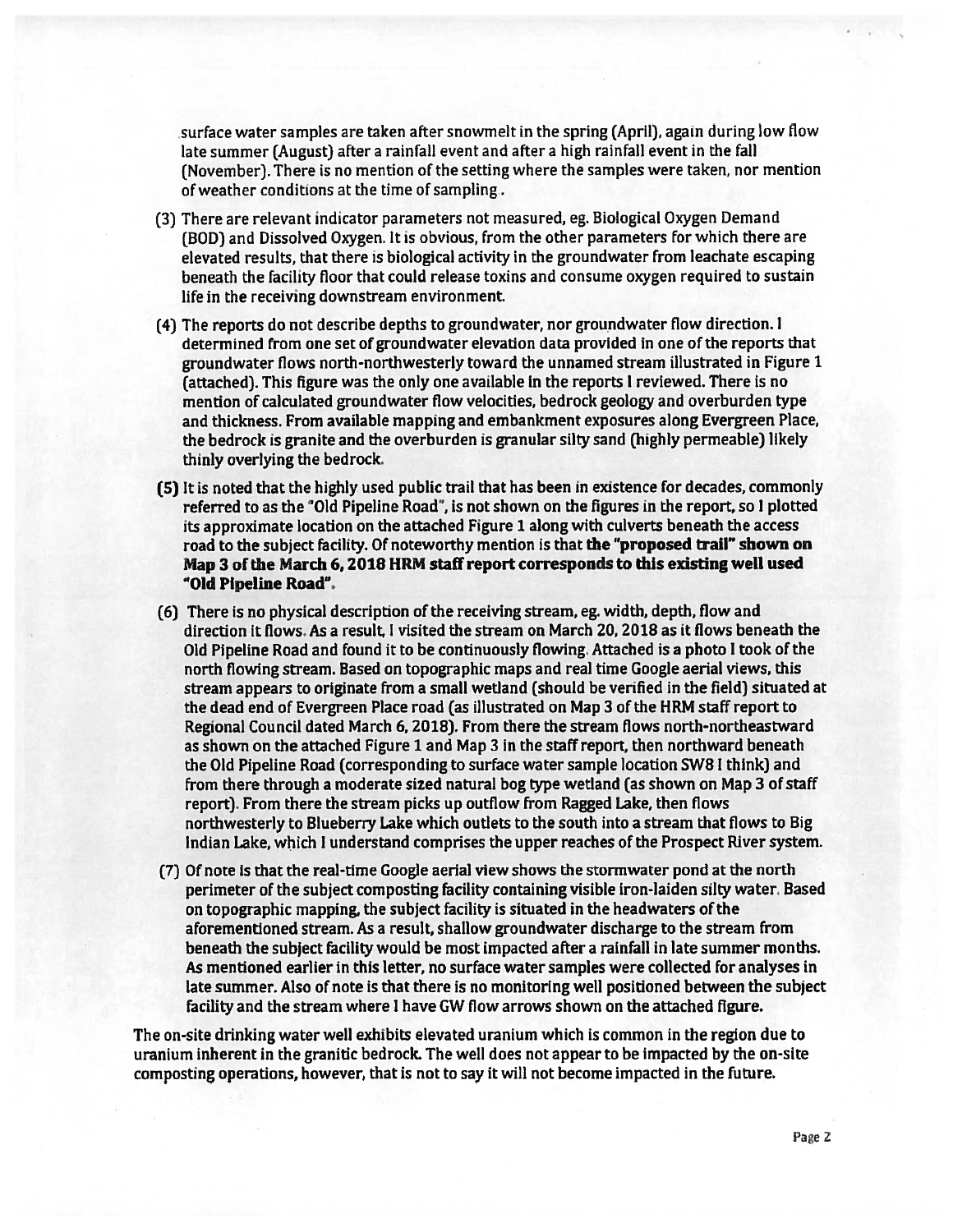I concur with the recommendation put forward by Stantech that an ecological assessment should be completed to determine whether there is an adverse effect on the receiving environment as a result of reported guideline exceedences and elevated indicator parameters in the surface water and<br>groundwater. This assessment is particularly important considering the stream flows through a fairly moderately sized natural wetland. I understand precedent has been set in the past for the municipality to require such environmental assessments without the requirement to consult with provincial authorities.

Based on groundwater chemistry results, the groundwater beneath the site will undoubtedly<br>remain impacted for some time into the future even if better housekeeping measures are<br>implemented. Considering the high permeable o

Sincerely,



Peter Lund, P.Geo Cc: Western Commons Advisory Committee Five Bridges Wilderness Heritage Trust Board